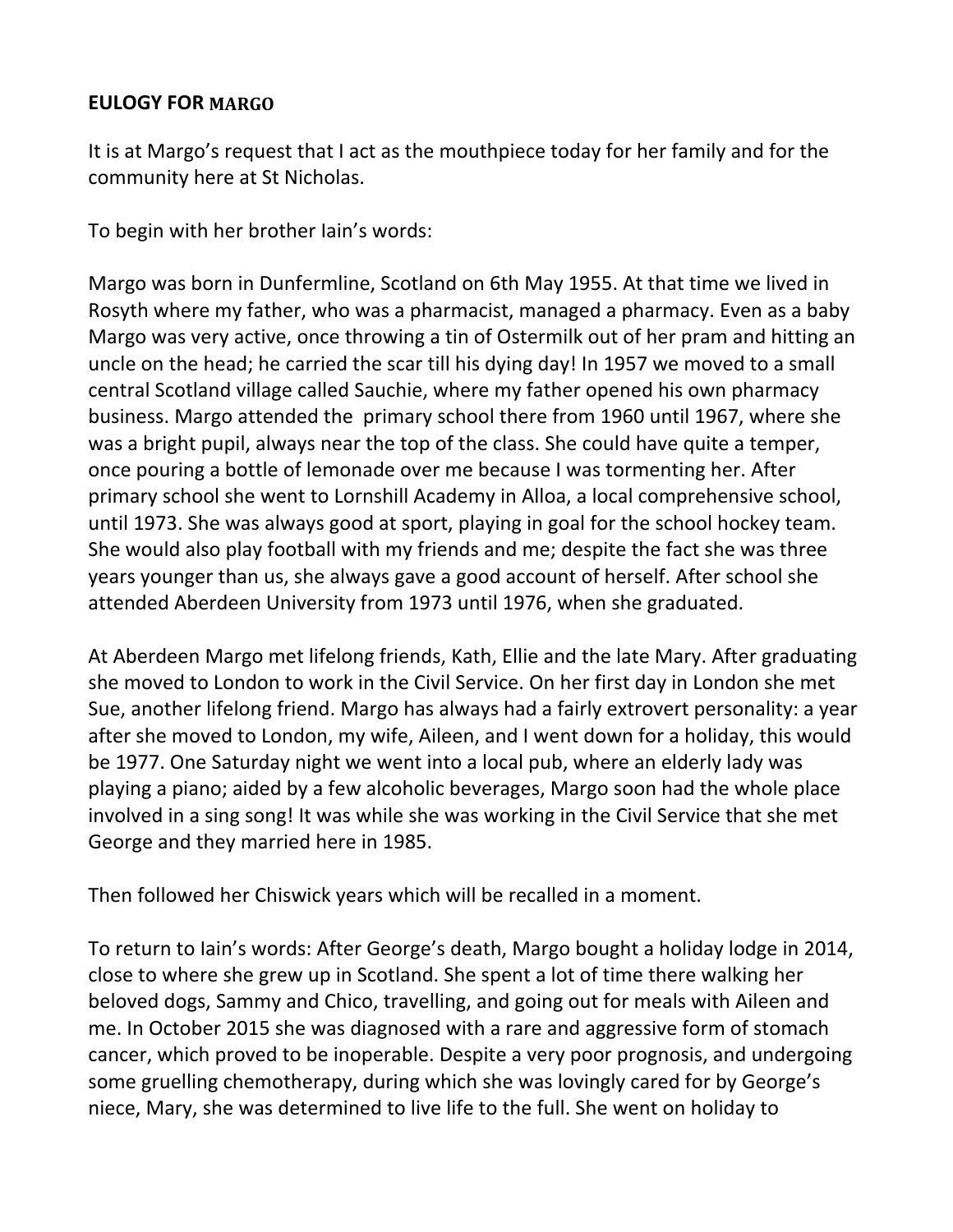Benidorm in June 2016 with Kath, Mary and myself. And then she and I climbed a high hill in the Ochils (a hill range close to Alloa) called Dumyat, something she had never managed before.

And so to Margo's years in Chiswick:

No sooner were Margo and George married here at St Nicholas – a joyous occasion, recalls Anne who was singing in the choir - than Margo became, alongside George, a part of the life of the parish. It was a delight to hear her voice, that warm Scottish burr, when she read at parish mass, with such clarity and care. She quickly became involved with families, meeting the children at Sunday School, where they remember fondly how she managed them brilliantly, however awkward they were, and always had a cuddle for them. For Clan McBride, among other families, she became part of their life. She was always up for taking part in events – do you remember the walk to St Paul's Cathedral for the Church Urban Fund ? Although still in full-time work she somehow managed to have plenty of energy for parish activities. Not to forget regularly outplaying Wendy at the golf clinic they went to and serving seven veg at a time for lunch ! And then there were the legendary New Year parties, at 71 Devonshire Road, never to be forgotten.

When Margo retired her energies were devoted to George, making sure that his last years were happy and fulfilled. It was at this time that their dog Billy came into their lives, and proved a great companion and comfort to both of them. Margo made sure that George was able to participate in events at St Nicholas such as reading on Remembrance Sunday, his medals resplendent on his chest, or going to parish parties when he was in a wheel chair, right up till the end of his life.

After George died, and when, not so long after, Billy shockingly died, Margo thought of having a pause to take stock. But as things turned out it wasn't many weeks before, at Father Simon's suggestion, she took on organizing pastoral care at St Nics, making sure she knew who needed a visit, whether someone was ill, for whom to keep an eye open. And then she had the vision to start the monthly community lunches which have been such a great success. This was when we realized what a superb organiser she was, with meticulous attention to detail, but making the running of the lunches such fun for all who helped her. A truly professional administrator with a heart. And she helped to run so many events, with lively meetings convened at the George and Devonshire beforehand: the Lucys recall the film nights, the Burns night, the race nights – and thereby hangs a tale: remember the first time we were handed £10 Talents to take away and grow for the church 's Development Appeal ? Well, Margo went off to the